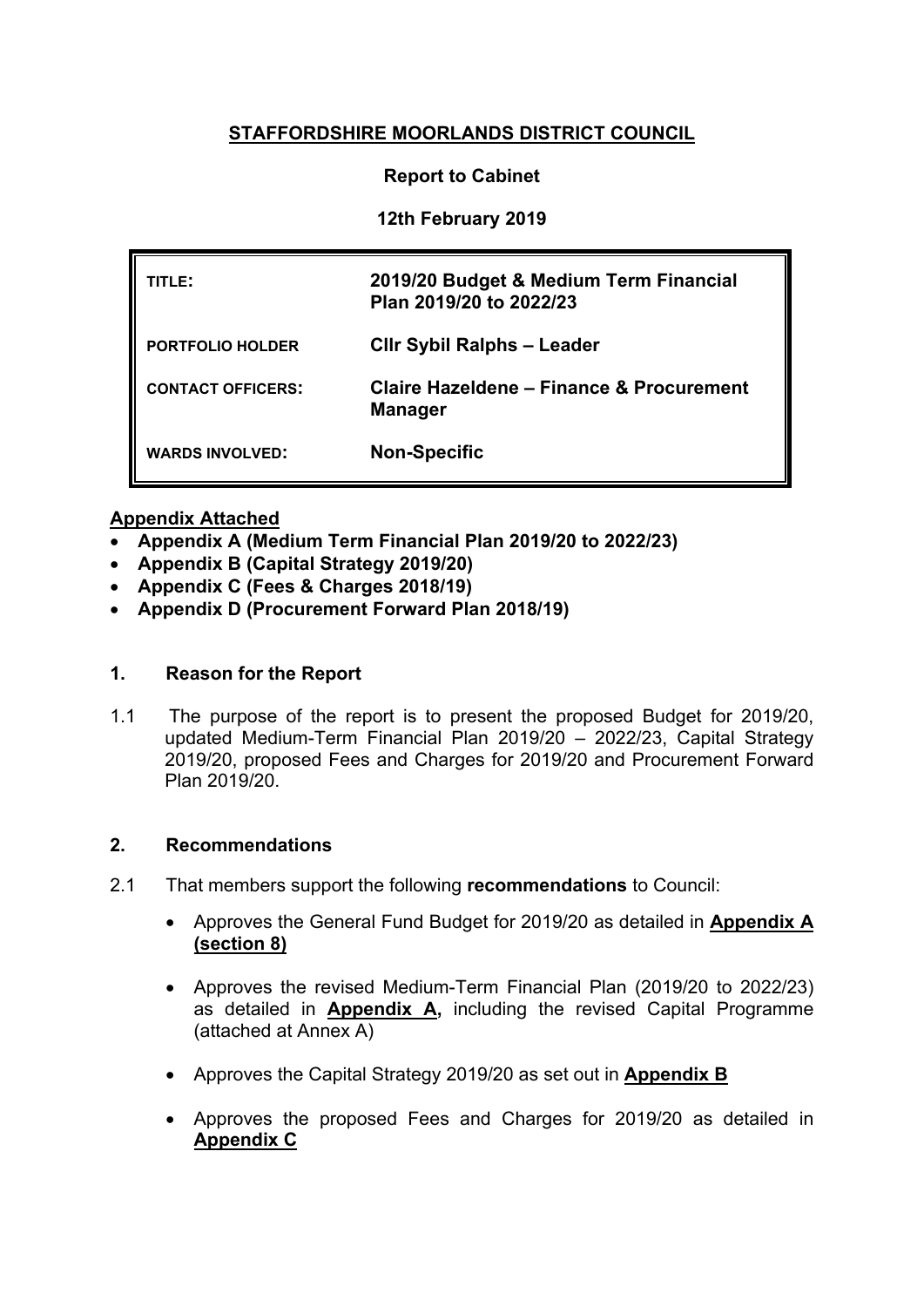- Approves the proposed Procurement Forward Plan for 2019/20, providing the authority to procure based on procurement activity detailed in **Appendix D**
- Approves a Band D Council Tax of £150.54 for 2019/20 (an increase of 2.9% from 2018/19)
- Approves a Band D Council Tax of £51.93 for Leek and £10.44 for Biddulph for 2019/20 (an increase of 2.9% from 2018/19) in respect of Special District Expenses
- Notes the Chief Finance Officer's view that the level of reserves are adequate for the Council based on this budget and the circumstances in place at the time of preparing it **(Appendix A section 7)**

#### **3. Executive Summary**

- 3.1 This report makes recommendations to Council for the budget and the level of Council Tax for 2019/20. The report also provides an update on the Council's medium-term financial position through to 2022/23. Additionally, it establishes an overarching Capital Strategy, sets out the fees and charges proposed for 2019/20 and details the Procurement Forward Plan 2019/20.
- 3.2 The budget setting and medium term financial planning process provides the Council with the opportunity to plan its delivery of public services in accordance with local priorities and against the backdrop of unprecedented public sector financial constraint.
- 3.3 The Medium Term Financial Plan (MTFP) has been updated in accordance with the budget setting process. The MTFP presents the Council's finances over a four-year period, namely 2019/20 to 2022/23 and provides:-
	- Details of local spending influences in the context of the Corporate Plan
	- A focus on the transformation programme and the consequential financial implications, including the capital programme and efficiency & rationalisation plan
	- Updated inflation and interest assumptions using the latest forecasts and the impact of any budgetary demand
	- An update on any national issues that will impact on the Council's financial position
- 3.4 The 2018/19 2021/22 MTFP was approved by the Council in February 2018, and showed a balanced position. However the balanced position was dependent on the continued delivery of a £3.14 million four-year Efficiency & Rationalisation Programme (having achieved the 2017/18 savings target of £661,000). The balanced position also relied upon the overall use of £0.3 million in reserves to meet shortfalls in the early years of the plan whilst the efficiency programme is being implemented.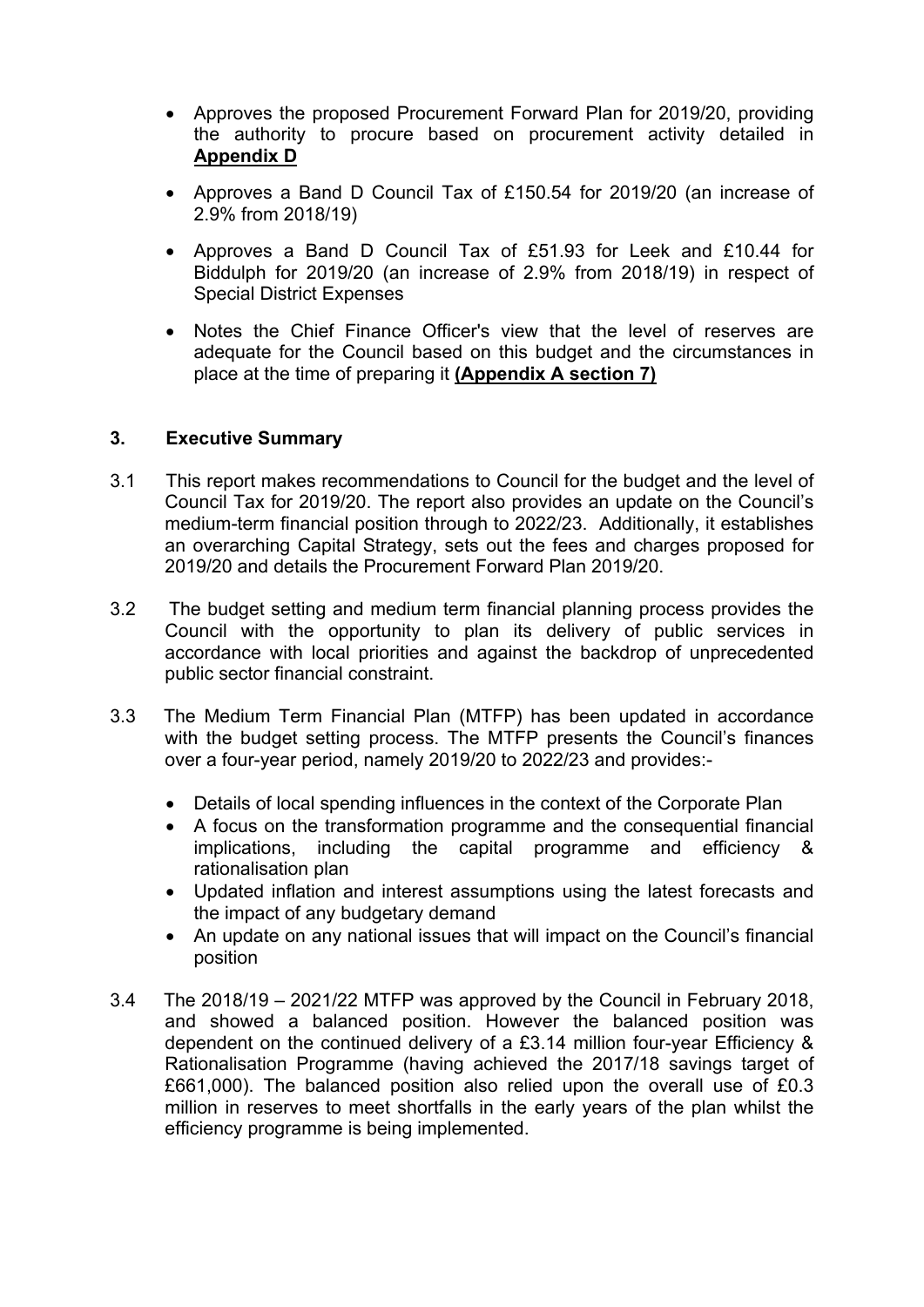- 3.5 The quarter three outturn position for 2018/19 is forecasting a £148,430 underspend, but anticipates a shortfall against the £830,000 efficiency target for 2018/19.
- 3.6 Having completed the annual budget exercise, a balanced budget for 2019/20 has been achieved, with the inclusion of a reprofiled efficiency and rationalisation target of £935,000 (£500,000 new target and £435,000 rolled forward from 2018/19) and a small contribution of £3,140 into contingency reserves.
- 3.7 The final General Fund budget proposal for 2019/20 provides for a net budget of £10,177,270 and a Council Tax increase of 2.9%. Consequently, the Band D Council Tax increases to £150.54, with the Special District Expenses increasing to £51.93 (Leek) and £10.44 (Biddulph) respectively
- 3.8 A new financial year (2022/23) has now been added to the MTFP and the overall financial assumptions have been updated for the four years. This has resulted in a small surplus position of £29,370 by the end of 2022/23. An overall contribution of £325,810 into reserves is reflected during the 4 year life of the Plan.
- 3.9 The changed position is primarily due to:
	- **Additional forecast Business Rates income** from forecast business rates retention plus an additional £200,000 assumed in 2019/20 as a result of being in the 75% business rates pilot. However, there is uncertainty surrounding the future Business Rates system and volatility in forecasting retention amounts due to the amount of variables involved and risk surrounding appeals.
	- **Additional Council Tax income –** reflecting an assumption that 2.9% increases will be applied throughout the MTFP.

These are partially offset by:-

.

- **Additional borrowing costs** reflecting the consequential revenue costs of the fleet procurement requirements within the MTFP, which will result in longer-term revenue savings to be realised against the efficiency programme
- 3.10 The capital programme has been updated and allows for additional investment in priority areas i.e. asset management plan and fleet management. The Medium Term Financial Plan includes an updated capital programme of £18,501,460 over the period 2018/19 – 2022/23.
- 3.11 Achieving a balanced budget over the medium-term relies upon delivery of the Council's approved Efficiency & Rationalisation Strategy. The strategy was presented and approved as part of the MTFP update in February 2017 which focused on both reducing expenditure and increasing income. The main areas of focus being: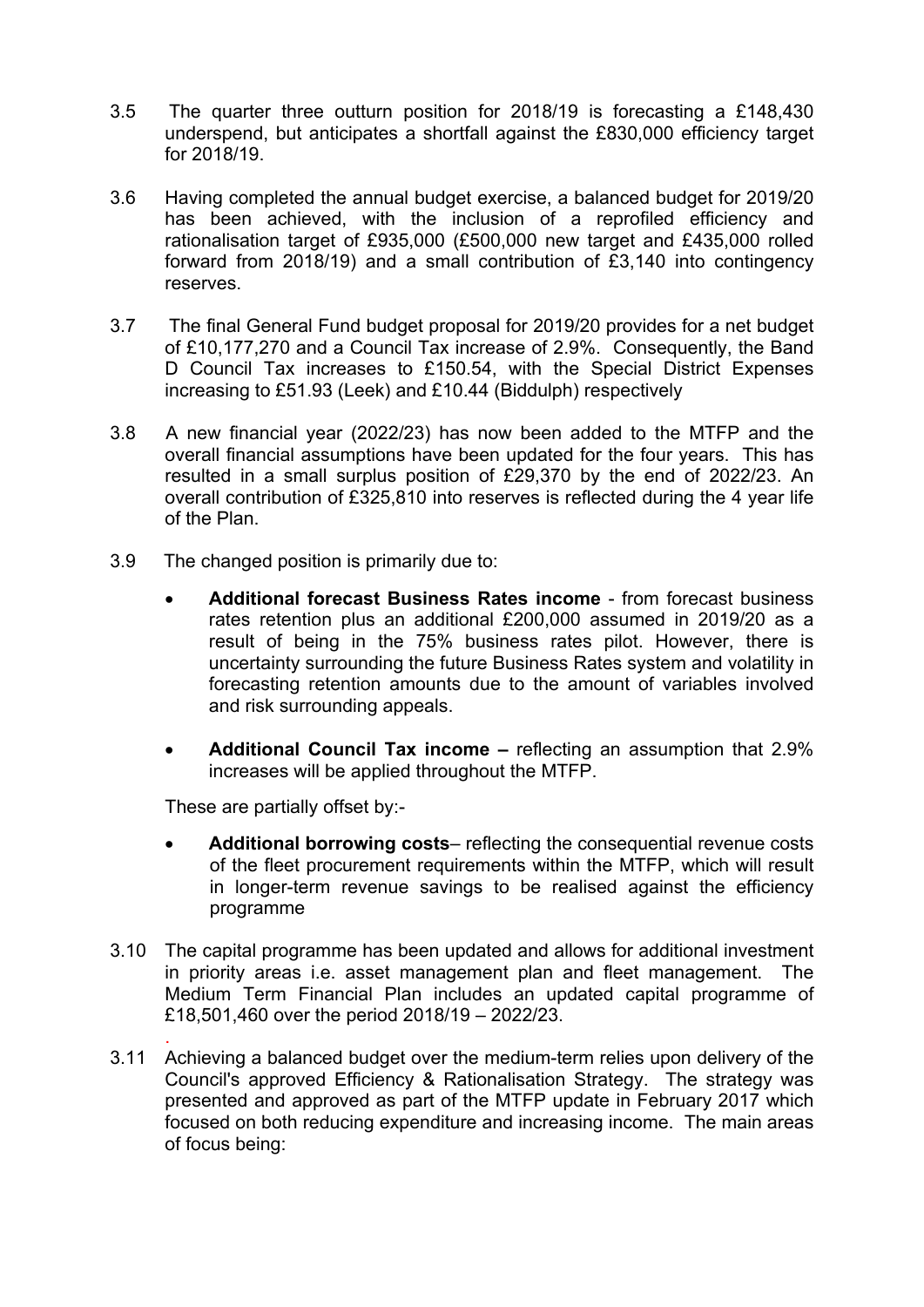- **Major Procurements** focus on Waste Collection & Environment Services, Leisure Management and Facilities Management
- **Asset Management Plan** continuation of the existing priority of rationalising the Council's asset base with a focus around priorities in order to allow for the necessary capital investment
- **Growth** development of a clear focus upon housing and economic growth based upon the established Local Plan.
- **Income Generation** focus on increasing the yield from existing sources of income and a drive towards identifying new sources of income
- **Rationalisation** a commitment to reducing expenditure on non-priority areas of spend e.g. management arrangements, channel shift, nonstatutory services
- 3.12 Current progression against the efficiency programme has been positive, with the 2017/18 achieved, however, it is likely that thee will be a shortfall against the 2018/19 savings target due to slippage in the programme. Consequently, the Efficiency Programme has been reviewed and re-profiled based on the estimated timing / value of savings anticipated for the various schemes.
- 3.13 The ability to progress and achieve the overall efficiency programme target is underpinned by the following:
	- The realisation of savings from the implementation of an alternative delivery model for Waste, Streets and Parks via the transfer of services to trading company Alliance Environment Services
	- A review of current leisure centre provision in order to reduce the Council's subsidy
	- The approval and delivery of the Local Plan in order to achieve income generation from sustained housing and economic growth
	- Reviewing fees and charges and identifying new sources of income generation
	- Retained business rates through economic growth and the saving of the levy payable to central government as a consequence of the Council's membership of the Staffordshire Business Rates Pool (as per the current business rates system)

## **4. How this Report Links to Corporate Priorities**

4.1 The successful delivery of all corporate priorities is dependent upon the effective management of financial resources, which is the subject of this report.

## **5. Options and Analysis**

5.1 The report is a statement of fact. As such there are no options to consider.